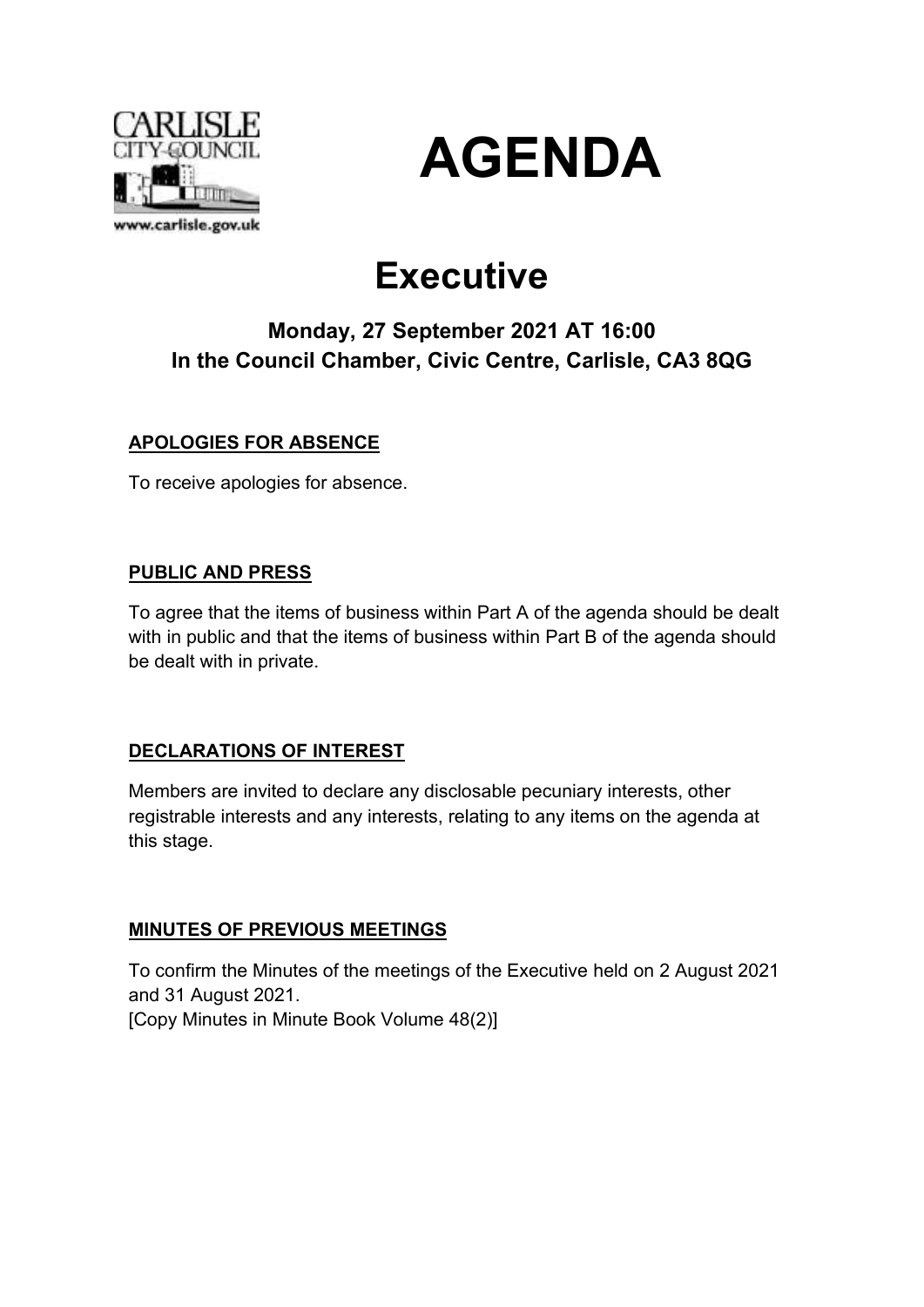## **PART A**

### **To be considered when the Public and Press are present**

#### **A.1 QUESTIONS BY MEMBERS OF THE PUBLIC**

*Any views or opinions expressed in the questions set out in this Agenda paper are those of the person submitting the question and do not necessarily reflect the position, views or opinions of the Council.*

Pursuant to Procedure Rule 10.1, the Corporate Director of Governance and Regulatory Services to report the receipt of the following questions submitted on notice by a member of the public:

#### **Victorian and Turkish Baths**

**1. "**The Carlisle Plan was amended by the Executive at their meeting of 31 August 2021 to include the Turkish Baths. Under Delivering the Borderlands Inclusive Growth Deal, the Plan states that "works to the exterior of the building and the installation of new utilities systems" will be implemented. At a meeting of the Council on 27 April 2021, the Council Leader gave a statement in which he said that a budget had been identified within the Borderlands project to fund the exterior and interior work to the baths. Is the budget within the Borderlands project conditional on the City Council making the site of the 1970s pool building available to the Borderlands project?"

**2.** "At the meeting of the Executive on August 31<sup>st</sup> 2021, it was agreed to refer the Asset Management Plan for approval to Council. It was confirmed to the Business Transformation Scrutiny Committee that under the plan the Victorian and Turkish Baths are excluded from the maintenance programme and will be incorporated back into the programme on completion of the interior and exterior work that is to be funded by the budget from the Borderlands Project. Can the Executive detail how maintenance and general repairs to the Victorian and Turkish Baths will be funded between now and the incorporation of the Baths into the maintenance programme?"

#### **A.2 NOTICE OF EXECUTIVE KEY DECISIONS**

**5 - 14**

(Non Key Decision)

The Notice of Executive Key Decisions, published on 27 August 2021, is submitted for information.

(Copy Notice herewith)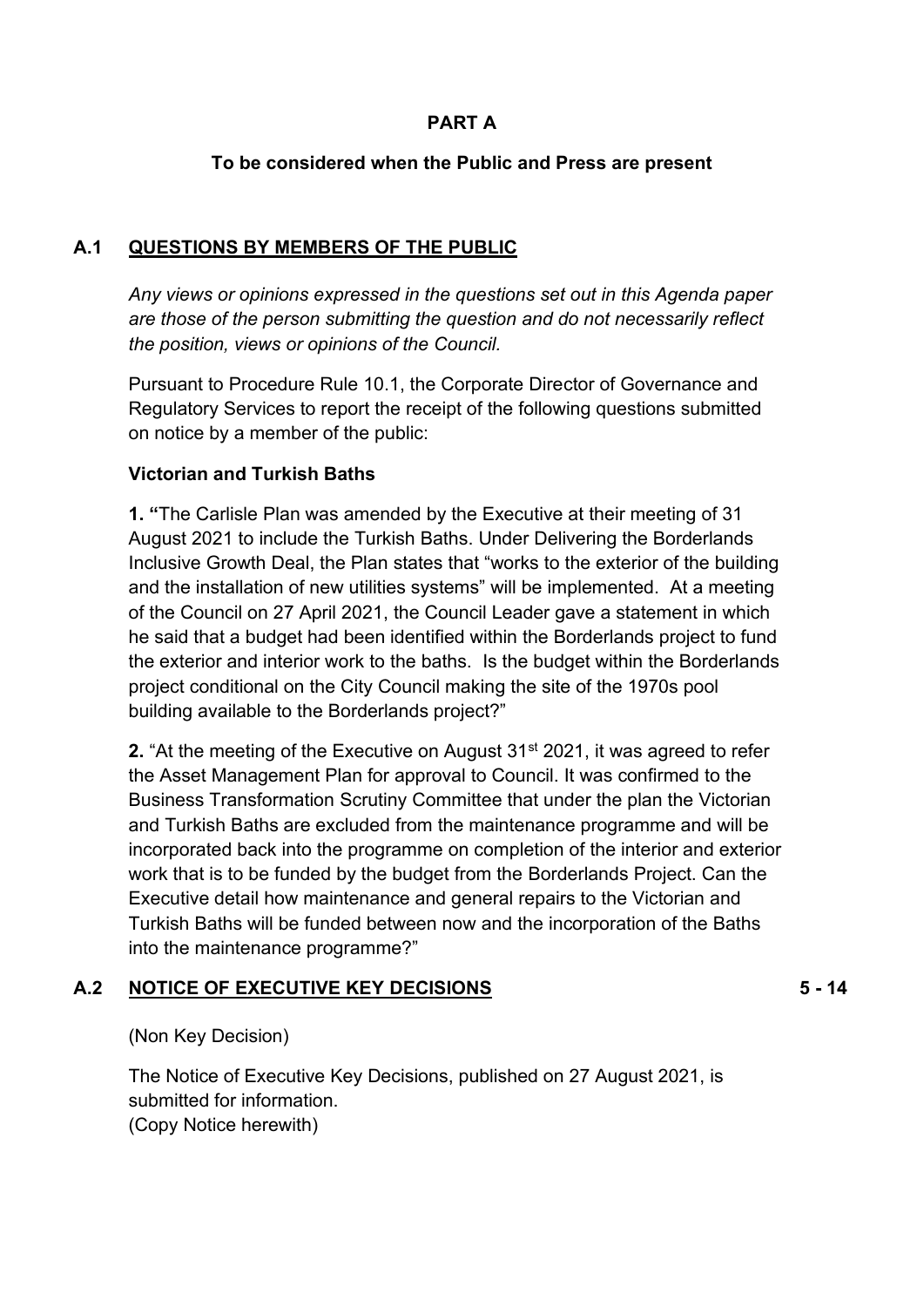| A.3 | <b>SCHEDULE OF DECISIONS TAKEN BY OFFICERS</b>                                                                                                                                                                                            | $15 -$<br>16 |
|-----|-------------------------------------------------------------------------------------------------------------------------------------------------------------------------------------------------------------------------------------------|--------------|
|     | (Non Key Decision)                                                                                                                                                                                                                        |              |
|     | A Schedule detailing decisions taken by Officers under delegated powers is<br>attached for information.<br>(Copy Schedule herewith)                                                                                                       |              |
|     | Background Papers - as detailed within the Schedule                                                                                                                                                                                       |              |
| A.4 | <b>JOINT MANAGEMENT TEAM</b>                                                                                                                                                                                                              | $17 -$       |
|     | (Non Key Decision)                                                                                                                                                                                                                        | 18           |
|     | The Minutes of the meeting of the Joint Management Team held on 31 August<br>2021 are submitted for information.<br>(Copy Minutes herewith)                                                                                               |              |
| A.5 | ANNUAL EQUALITY REPORT 2020/21 AND EQUALITY ACTION PLAN<br>2021                                                                                                                                                                           | $19 -$<br>52 |
|     | (Non Key Decision)                                                                                                                                                                                                                        |              |
|     | The Policy and Communications Manager to submit a report presenting the<br>Annual Equality Report for 2020/21 and the Equality Action Plan 2021. The<br>Health and Wellbeing Scrutiny Panel considered the matter on 2 September<br>2021. |              |
|     | (Copy Report PC.30/21 herewith and Minute Excerpt to follow)                                                                                                                                                                              |              |
| A.6 | <b>QUARTER 1 PERFORMANCE REPORT 2021/22</b>                                                                                                                                                                                               | $53 -$<br>84 |
|     | (Non Key Decision)                                                                                                                                                                                                                        |              |
|     | The Policy and Communications Manager to submit a report containing the                                                                                                                                                                   |              |

The Policy and Communications Manager to submit a report containing the Quarter 1 2021/22 performance against the current service standards and a baseline position for the Carlisle Plan 2021-23 actions as defined in the draft Plan. Performance against the 2021/22 Key Performance Indicators is also included. The performance was scrutinised by the Business and Transformation; Health and Wellbeing; and Economic Growth Scrutiny Panels on 26 August; 2 September and 9 September 2021 respectively. (Copy Report PC.36/21 herewith / Minute Excerpts herewith/to follow)